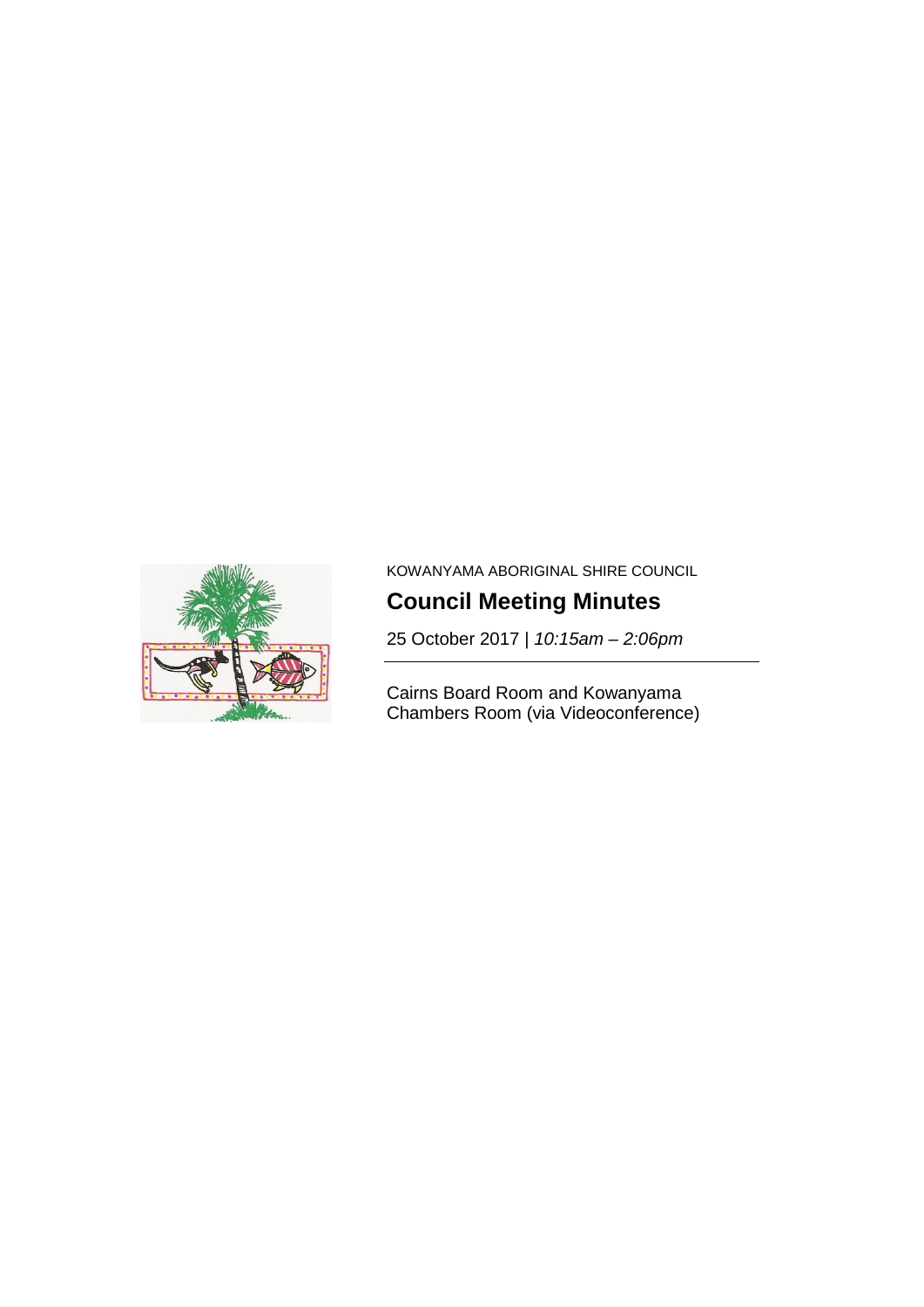# **Minutes of the Ordinary Meeting of the Kowanyama Aboriginal Shire Council**

**Present:**

#### **Councillors**

Mayor Michael Yam (Chair) Deputy Mayor Territa Dick Cr Wendy Wust Cr John Fry

## **Executive**

Fabian Williams *Chief Executive Officer / Executive Manager of Infrastructure, Works, & Projects (CEO)* 

Cameron Unwin *Deputy Chief Executive Officer / Executive Manager of Community Services (EMCS)* 

Katherine Wiggins *Executive Manager of Governance and Operations (EMGO)* 

Helen Taylor *Executive Manager of Finance (EMF)* 

Morgan Roddick *Executive Assistant (EA)* 

# **Apologies**

Chris Delaney *Executive Manager of Human Resources (EMHR)* 

# **1) Welcome & Apologies**

The Mayor welcomed Councillors to the meeting.

There were no apologies noted.

# **2) Updates to Councillor Register of Interest or Related Parties**

No updates were provided.

# **3) Minutes from Previous Council Meeting**

| <b>RESOLUTION - Minutes</b>                                                                | <b>Moved Mayor Yam,</b>           |
|--------------------------------------------------------------------------------------------|-----------------------------------|
| <b>Minutes for September Council Meeting</b>                                               | <b>Seconded Deputy Mayor Dick</b> |
| That the minutes of the September 2017 Council<br>meeting be adopted as true and accurate. | <b>MOTION CARRIED</b>             |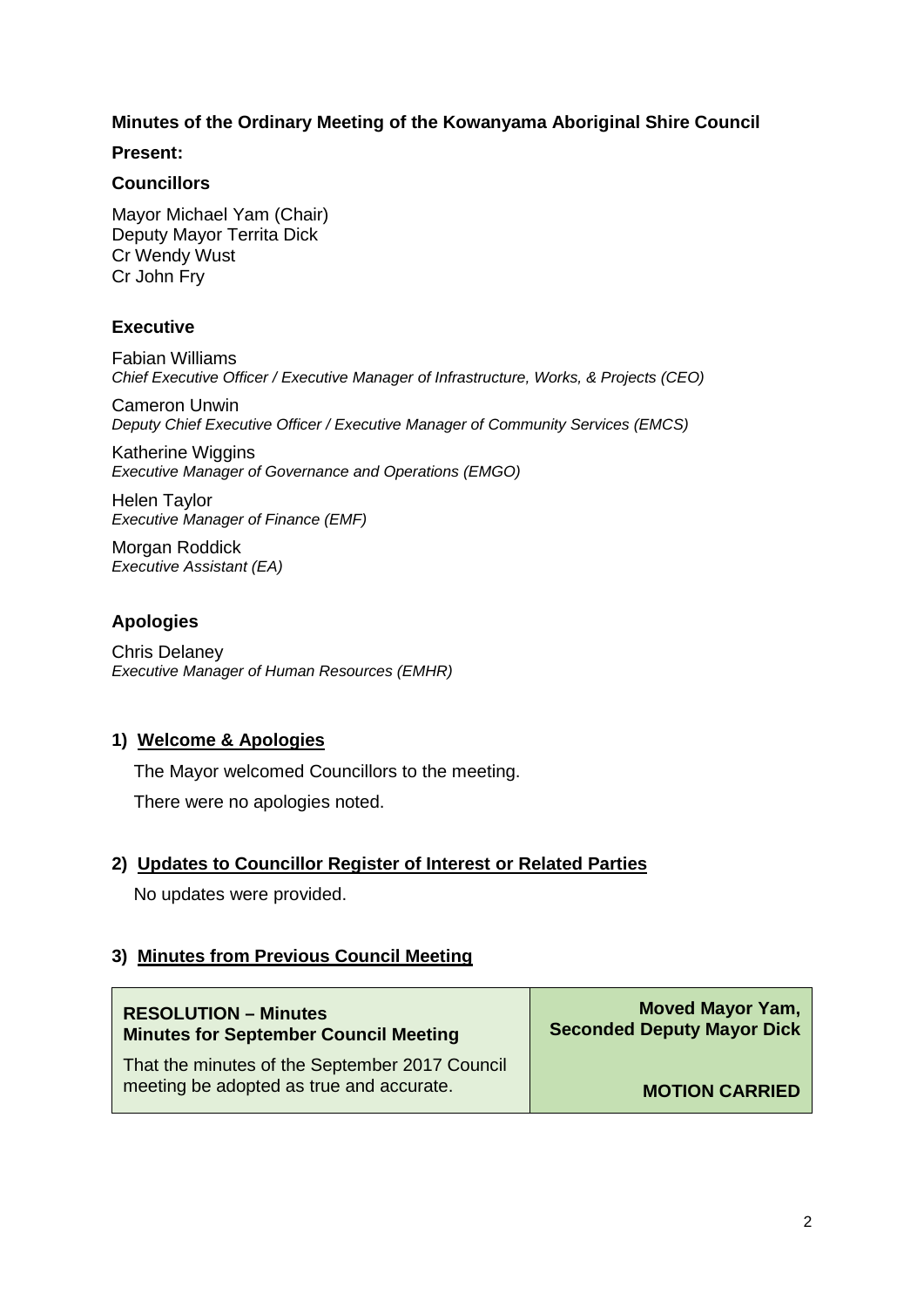# **4) 10:20am – 1:05pm Departmental Updates**

# **a) Office of the CEO**

Mr. Williams, CEO, presented an update:

- **Bore 3** Bore 3 is moving ahead. The government has committed to fully fund the costs. The aim is to have it finished for the end of financial year.
- **Wet Season**  The government has committed to fully fund the costs. The aim is to have it finished for the end of financial year.
- **Technology Upgrades** CCTV cameras have been installed at the post office and bakery. Wifi installations have been completed in council buildings. We are also investigating the opportunities for public wifi. This will be discussed as part of the Operational Plan review today.

# **\*\*School Visit from Year 4 Adopted Class at 10:28pm interrupted proceedings.**

## **Short tea break was taken to speak with the children.\*\***

#### **New Logo Presentation**

Mr. Unwin, EMCS presented a draft logo.

#### **RESOLUTION – Logo**

That the logo may be passed to a sub-committee of community stakeholders to complete.

**Moved Mayor Yam, Seconded Cr Fry**

**MOTION CARRIED**

#### **a) Office of the CEO Con'd at 11:05am**

- **W4Q Projects**
	- **Football Field** Turf is to be completed by end of next week depending on the weather.
	- **Skate Park** Almost completed.
	- **Play Set** Done in the next few days.
- **Wellbeing Centre**  Funding has been secured.
- **Pool** Kiosk to be built in at the pool

# **b) Community Services**

Mr. Unwin, EMCS, presented an update for Community Services:

• **Aged Care** – Weekend ingredient meal delivery has stopped and now cooked meals are being delivered on Fridays and reheated on weekends. Aged Care Manager Dallas Stephens last day is 1 November 2017.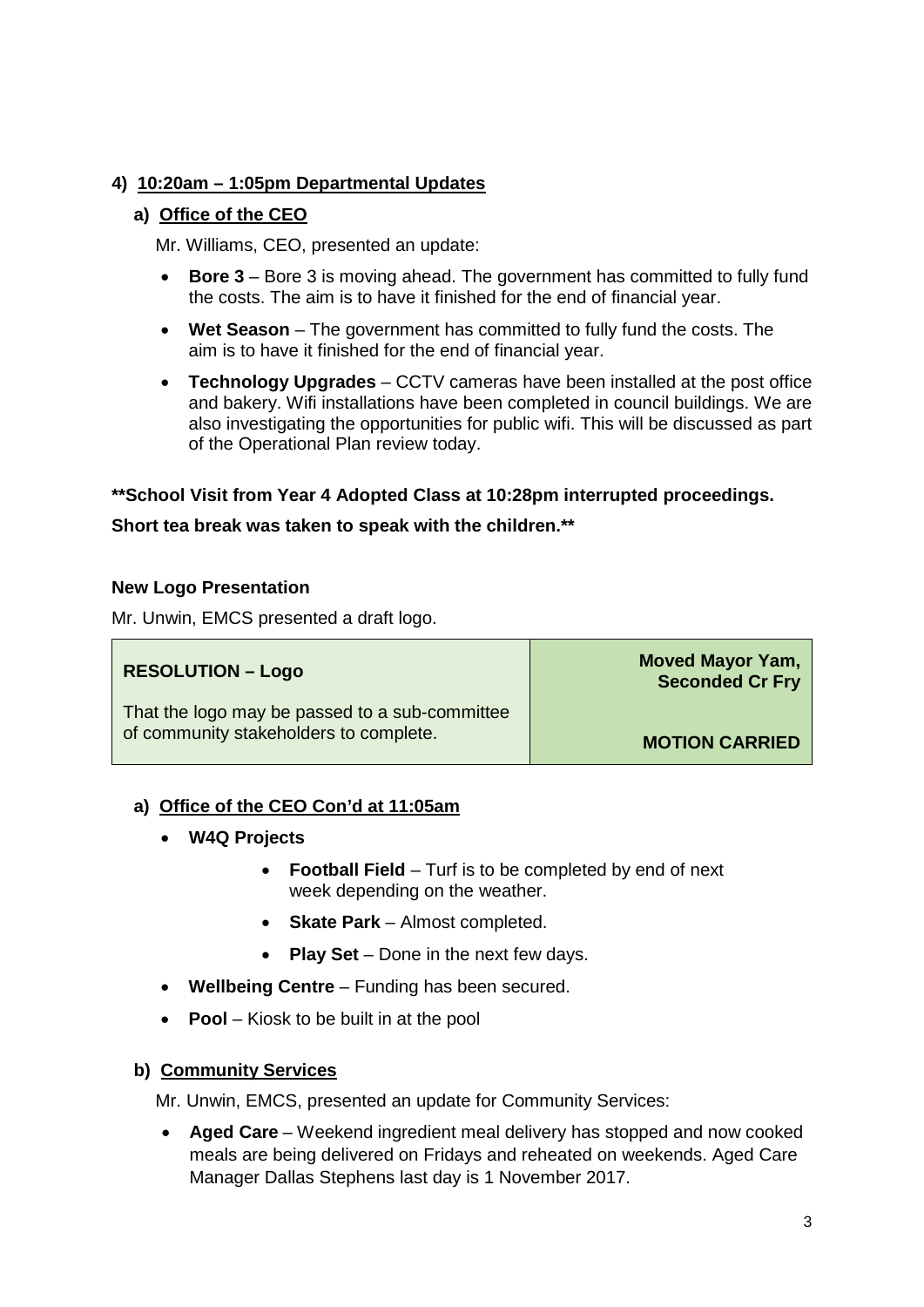- **Community Police** Recruitment of a new Community Police Officer (CPO) has been completed to assist existing staff. Congratulations to Mr. Stanton Malachi on his appointment.
- **Women and Children's Services** Interviews for the position were conducted week commencing 16th October 2017. Preferred applicant is now with for CEO approval. This team continues to operate well thanks to the Acting Manager Ms. Irene Major and the team.
- **Men's Services** Roadworks to the Men's Shed have commenced under 'Working for Queensland' funding.
- **Community Housing & Tenancy** Deputy Mayor Territa Dick, Housing Manager / Cultural Adviser Shirley Yam and Deputy CEO have met with Department of Housing Officer's to streamline and improve communication. This has been a positive process for Council.
- **Remote Indigenous Broadcasting Service (RIBS)** Council recently undertook a project in conjunction with Kowanyama Sport and Recreation Association and curator of the 'Kowanyama Collection' Vivian Sinnamon to record the songs of Kowanyama Kunjen Elder Colin Lawrence Snr. Council identified that it was important to record Mr. Lawrence Snr's songs and stories for cultural preservation. The recording took place at the Kowanyama Radio Station and Russell 'DJ Dough' Kitchener provided support and his expertise. The recordings complemented work done in the 1990's to record Mr. Lawrence Snr. The work was the subject of TV, Radio and online reports by ABC News - [www.abc.net.au/news/2017-10-08/kowanyama-song-man-to](http://www.abc.net.au/news/2017-10-08/kowanyama-song-man-to-keep-language-alive/9018750)[keep-language-alive/9018750](http://www.abc.net.au/news/2017-10-08/kowanyama-song-man-to-keep-language-alive/9018750)
- **Community Events & Engagement** Special mention needs to be made of Matthew Fry, Manager of the Kowanyama Multi-Purpose Centre (MPC) and 2IC Deidree Paul. The MPC team coordinated a trip by Kowanyama's Minh Kular Rugby League team to the Gordonvale 'All Blacks Carnival' at the Mann Street Football Grounds in Westcourt, Cairns. 20 + players attended, played 5 games, winning one and losing two games by 2 points. This is the first time in the last 4 years that Kowanyama has fielded a team. Full credit to Matthew Fry for coordinating this independently and Christian Clark, Building Services who travelled to support the team.
- **Media** Kowanyama was recently visited by ABC news which resulted in 3 stories: \* Women's Group plea for visit from Premier; \* 'Kowanyama's last songman' story about Colin Lawrence Snr; \* Kowanyama Collection with Viv Sinnamon.
- **Cultural Heritage** See above RIBS report.
- **Cultural Advice** Council's Cultural Adviser Shirley Yam has taken responsibility for preparing and issuing 'Proof of Aboriginality' documents for Kowanyama Traditional Owners for signing by the Mayor or Deputy Mayor.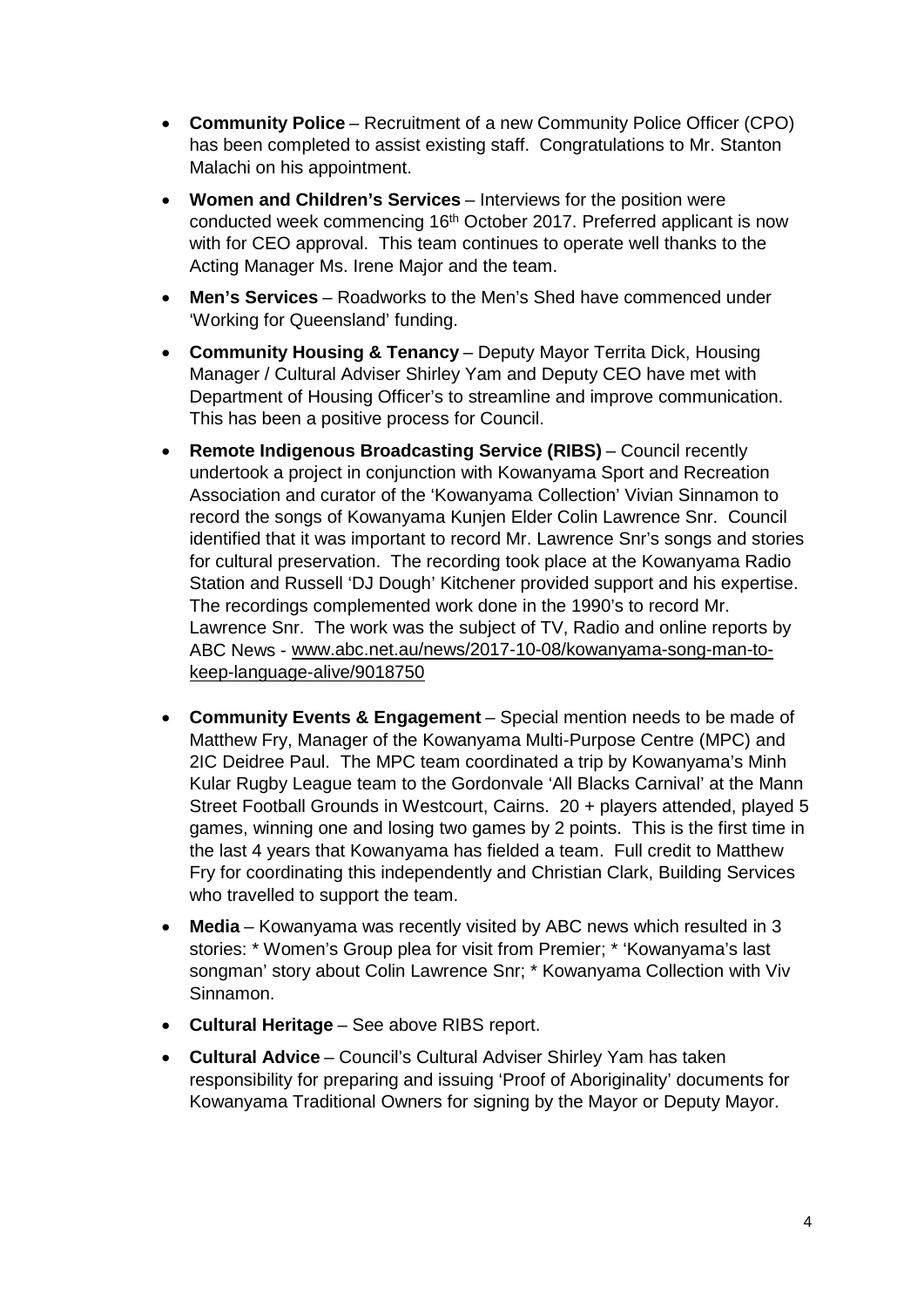#### **ACTION ITEM EMHR Cultural Training to be implemented for staff and new residents in Kowanyama.**

• **Post Office** – David Jack, Manager has begun work with EMCS to improve the display of items for sale at the Post Office. This should lead to increased awareness of the range of products available through the Post Office. The Commonwealth Bank (CBA) has begun free ATM transactions for cardholders from any bank. This should increase the money available to community members by allowing them use of a fee free CBA ATM via the Post Office. The CEO and EMCS are working with community stakeholders to ensure smooth operation of the ATM.

Councillors raised concerns around ATM fees and the dispersible amounts of \$200 being too low at non-Commonwealth ATM's.

|            | ACTION ITEM   Update on ATM situation with ongoing feedback. |  |  |  |  |
|------------|--------------------------------------------------------------|--|--|--|--|
| <b>CEO</b> |                                                              |  |  |  |  |

|            | <b>ACTION ITEM</b>   Breakdown of Post Office Trading for the last 2 months |
|------------|-----------------------------------------------------------------------------|
| <b>EMF</b> | to be sent to CEO.                                                          |

#### **c) Governance & Operations**

Ms. Wiggins, EMGO, presented an update for Governance and Operations:

- **Legal Topsy Creek** Indigenous Land Use Agreement (ILUA) negotiations are progressing with the PBC. The draft ILUA has been submitted to the PBC awaiting their comment. Minor changes from lawyers.
- **Katter Leases**  Tracy Board, A/Manager Home Ownership Department of Aboriginal and Torres Strait Islander Partnerships is visiting Kowanyama on Tuesday 24 to Thursday 26 October to meet with community and Council discuss Katter Leases. One information session was held on Tuesday 24 and the other is to be held Thursday 26 at lunch time.
- **Corporate Plan Planning Day** Council's new five year Corporate Plan needs to be endorsed by the end of December 2017. Prior to that the plan would need to be available for community's comments for at least one month. Initial discussions on the Corporate Plan were undertaken at the May and September Community meetings. The Plan will be issued to community for one month for their comments before being endorsed at the December Council meeting.
- **Annual Report** As per the Local Government Regulation, once our Financial Statements are certified, we have one month to endorse our Annual Report – our Financial Statements are being certified on the 19 October which means that our Annual Report will need to be presented to the November Council meeting. In preparation for this we are starting to compile the information required for the Annual Report. Items for inclusion should be provided by 20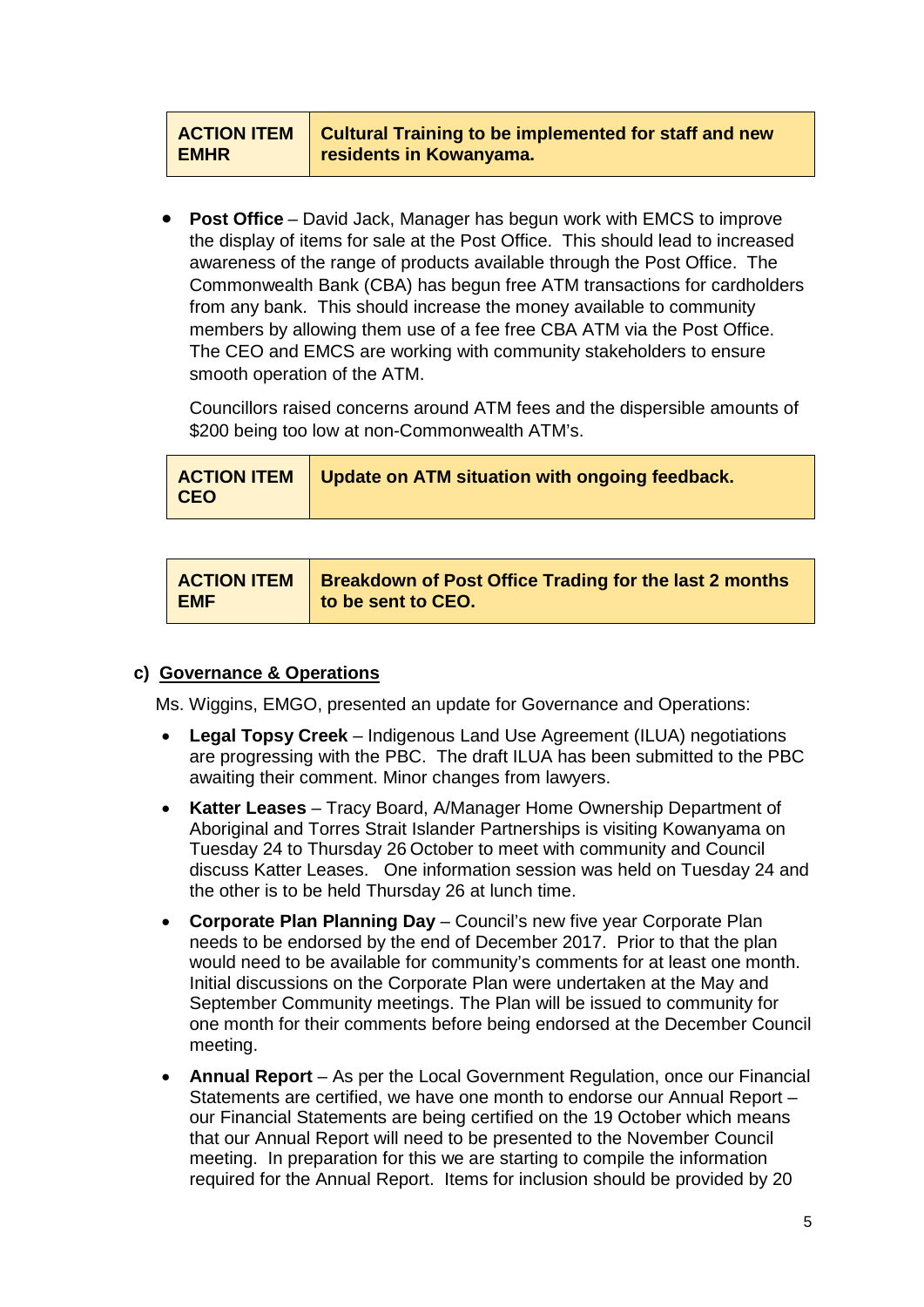October.

• **Advocacy** – The CEO and EMGO met with Apunipima on Monday 9 September to progress the health strategy in Kowanyama. Further operational meetings will now take place to progress council's Operational Plan at an operational level. Other meetings organized by the Health Action Team (with the Chair and Mayor) will also continue to take place.

Robin Wright PHN CEO will be coming to community and bringing a health economist.

• **By-Election** – The By-Election will be taking place Saturday 4 November. Location was discussed. Pre-polling to be held at Council Office and election day at the School.

Many thanks to Morgan Roddick, EA, who has been assisting with duties of the Assistant Returning Officer. Robert Barry is the official "Returning Officer" and will be in Kowanyama from 30 October to 4 November.

• **Compliance** – The Mayor and CEO needed to approve an emergency Community Grants Policy request on Friday 6 for accommodation for the Football team who were due to travel to Cairns. It has been recommunicated with the Executive team and staff that Community Grants requests should be submitted and provided to Council for their review and Authorisation prior to the activity. This is to ensure transparency in the decision process and equity to other community members.

The cost of the accommodation was \$2448.18, available community grants budget now stands at \$17,551.82. Additional costs for vehicle breakdown have yet to be received.

• **Fraud and Corruption** – A Fraud and Corruption Control Plan and Risk Register is now complete, these documents are being presented later today. Katherine Wiggins, EMGO is currently the lead contact officer for staff to report allegations of Fraud and Corrupt Conduct.

One of the actions in the Fraud and Corruption Plan is development of a Travel and Accommodation Policy to ensure 1) transparency and accountability of travel and 2) to ensure sufficient time is given to processing requests to reduce the risk of employees and Council's travelling without funds. This is being presented at the meeting today.

# **d) Finance**

Ms. Taylor, EMF, presented the Finance update:

- **Yearly Reports** First time in 6 years our financial statements were signed off on time. Just waiting on final sign off, but already have the green light. On the road to being completely unqualified.
- **Monthly Report** A monthly Finance report for the month of September has been prepared**.** An overview of the budget tracking was presented.

Key points from the report are as follows:

- The 17/18 year to date budgeted (expected) net income was \$9,702,662
- The 17/18 year to date actual net income is \$6,727,499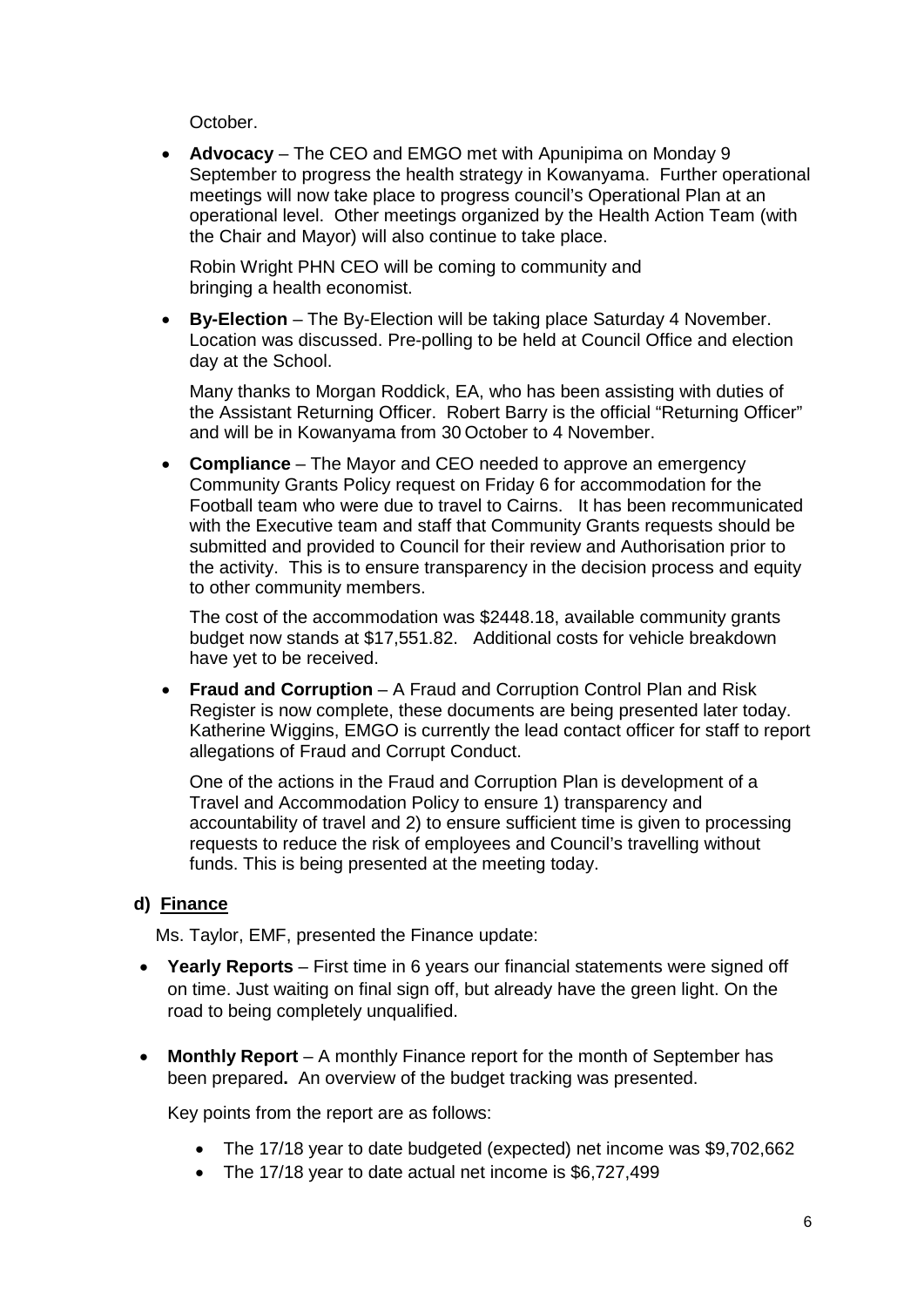- The 17/18 year to date budgeted (expected) expenditure was \$8,808,226
- The 16/17year to date actual expenditure is \$4,227,046

Our interim net result variance to budget is \$1,606,017 ahead of budget, predominantly due to Work for Queensland and SGFA income.

Major projects NDRRA 16.16 works and Stage 2 Topsy Creek are still behind schedule.

We will receive payment of \$600k from the cattle company in November.

Some concern from our enterprise business numbers. Airport requires work as it's not currently generating an income. Building and Assets is \$100k in profit so far this year.

# **e) Human Resources**

Mr. Williams, CEO presented a Human Resources update for Ms. Delaney, EMHR: Current Staff numbers: 135

Current advertised Vacancies: 5

Current Workers Compensation Claims: 1

HR Policies for Approval

## **Key Details**

- Current advertised vacancies:
	- Carpentry Supervisor (*closed currently shortlisting for interview)*
	- Women's and Children's Services Coordinator (*closed currently shortlisting for interview)*
	- Administration Manager (*interviews conducted*)
	- Building Services Manager (*interviews conducted*)
	- Community Police Officer (*interviews conducted*)
- Roslyn Gilbert Appointed as Accommodation Manager
- HR Policies for Approval
	- **KASC Time in Lieu Policy October 2017**

# **5) Agenda Reports**

# **a) Time Off in Lieu Policy (EMHR)**

Mr. Williams, CEO presented the policy on behalf of Ms. Delaney, EMHR.

# **RESOLUTION – Time Off in Lieu Policy**

That Council endorse the Time off in Lieu Policy as presented.

**Moved Cr Fry, Seconded Cr Wust**

**MOTION CARRIED**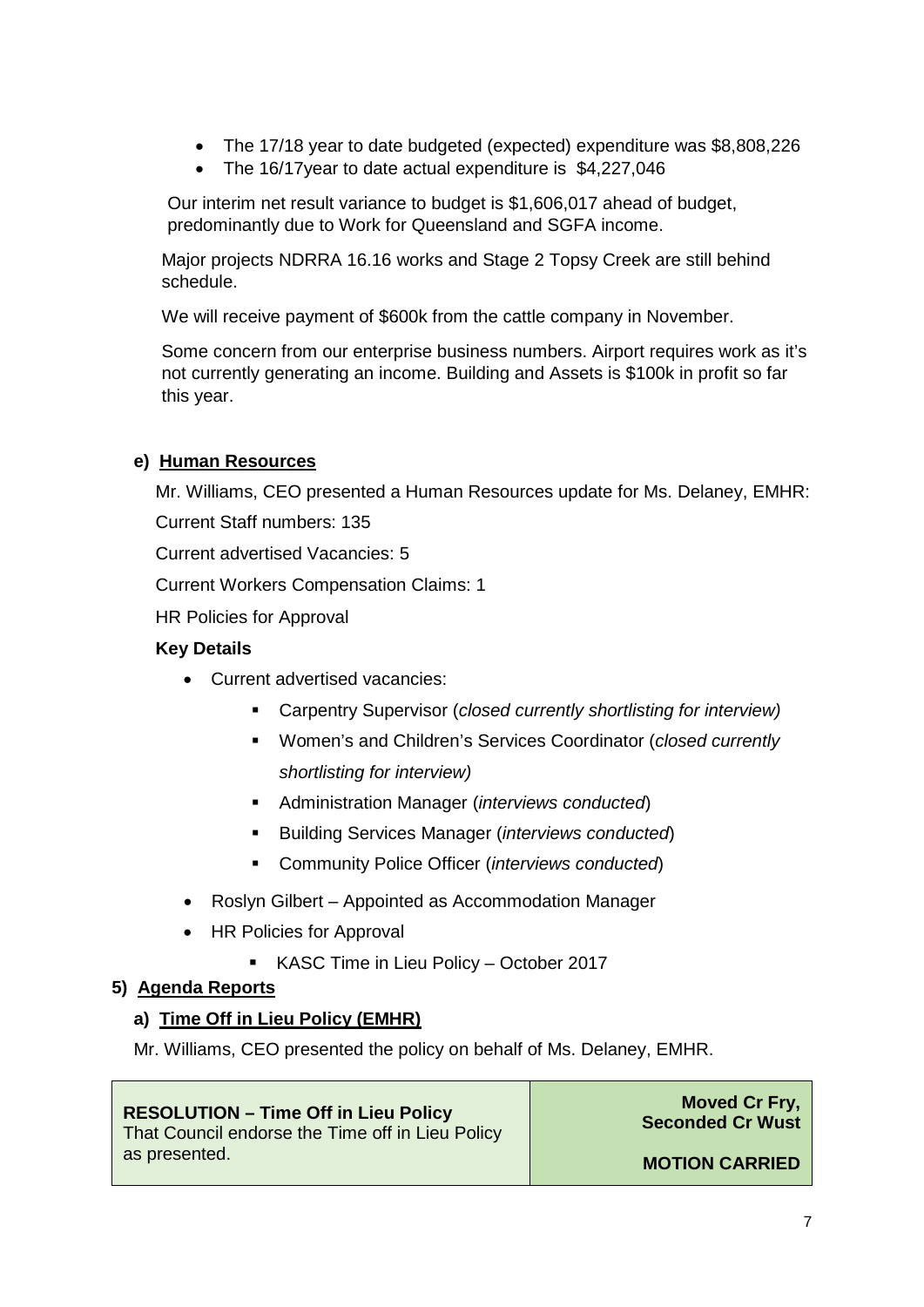# **b) Operational Plan Q1 Review and Update (EMGO)**

Ms. Wiggins, EMGO presented Operational Plan Review and Update.

# **Review**

The purpose of an Annual Operational Plan is to set the projects that Council employees will be working on during the year to ensure that employees can effectively plan projects and to ensure council employees use resources as agreed by the Council. The projects contained in the Operational Plan are linked to the annual budget (which also needs to be approved by council).

As per the Local Government 2012 Regulations, every three months (a quarter) the Chief Executive Officer must present a written assessment of the local government's progress towards implementing the annual operational plan.

The updates also includes a description for the expected progress over the next 3 months.

Progress has been colour coded using through a "traffic light" system, as below, as well as recording an estimated percentage completed:



The updates are split across the five departments, as below:

- Office of the CEO Page 1
- Executive Manager Community Services and D/CEO Page 1 & 2
- Executive Manager Finance Page 2 & 3
- Executive Manager Governance and Operations Page 3
- Executive Manager Human Resources Page 3 & 4
- Executive Manager Infrastructure, works and Projects Page 4 & 5

#### **New Projects**

As per the Regulations, Council may amend the projects within an Operational Plan during the year, but must do so with a resolution:

> A local government may, by resolution, amend its annual  $(4)$ operational plan at any time before the end of the financial vear.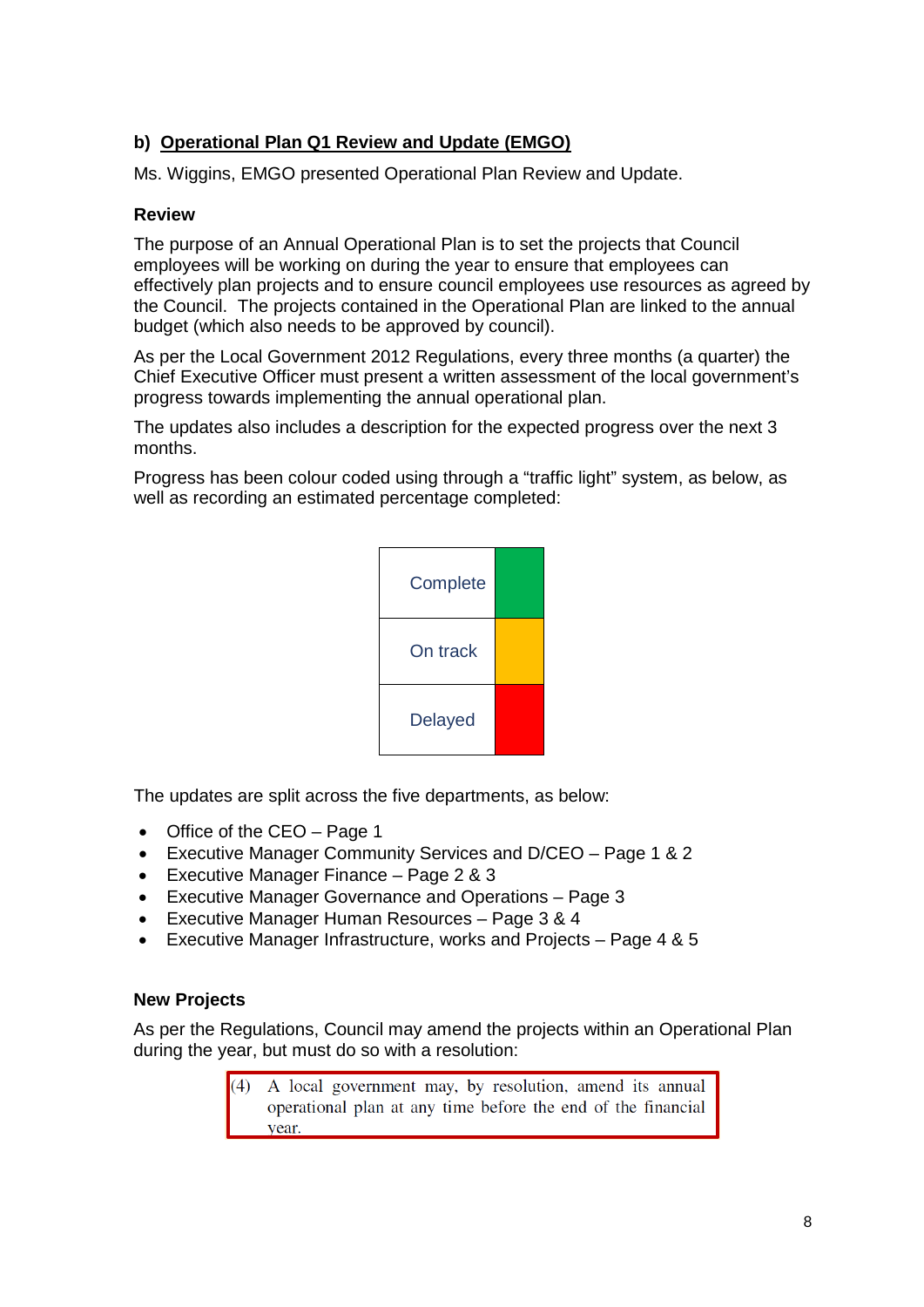Following recent meetings between the CEO and Telstra, it is proposed that an additional project be added to the Operational Plan to commence from Quarter 2 (1 October to 31 December):

| <b>ACTION ITEM</b> | "Council advocate for a "digital hub" in community" – to |
|--------------------|----------------------------------------------------------|
| CEO                | be lead by the CEO.                                      |

The "digital hub" would be a physical space that would support community member's to access technology, health services and education.

It is not proposed that the digital hub receive any direct council funding, but instead that Council advocate with the State and Federal Government, community groups and business to establish a digital hub.

As such the Operational Plan has been amended to add this project.

Media policy was noted as something that needs to be addressed. Sam from LGAQ to assist with making of policy.

| <b>RESOLUTION - Operational Plan Review</b>                           | <b>Moved Deputy Mayor Dick,</b> |
|-----------------------------------------------------------------------|---------------------------------|
| and Update                                                            | <b>Seconded Cr Fry</b>          |
| That Council endorse the Operational Plan<br><b>Review and Update</b> | <b>MOTION CARRIED</b>           |

## **c) Fraud and Corruption Control Plan and Risk Register (EMGO)**

Ms. Wiggins, EMGO presented the Fraud and Corruption Control Plan and Risk Register.

Within their 2016-2017 Interim Management report, the Queensland Audit Office highlighted deficiencies with council's current response to Fraud and Corruption, as below:

| No.   | <b>Component</b>        | <b>Issue</b>                                                                                                                                                                                                                                                                                                                                                                                                                                                                                                                                                                                                                                                                                                                                                                                                                                                                                                                     | QAO recommendation                                                                                                                                                                                                                                                                                                                                                                                                                                                                                                                                                                                                                                                                                                                                                                                                 |
|-------|-------------------------|----------------------------------------------------------------------------------------------------------------------------------------------------------------------------------------------------------------------------------------------------------------------------------------------------------------------------------------------------------------------------------------------------------------------------------------------------------------------------------------------------------------------------------------------------------------------------------------------------------------------------------------------------------------------------------------------------------------------------------------------------------------------------------------------------------------------------------------------------------------------------------------------------------------------------------|--------------------------------------------------------------------------------------------------------------------------------------------------------------------------------------------------------------------------------------------------------------------------------------------------------------------------------------------------------------------------------------------------------------------------------------------------------------------------------------------------------------------------------------------------------------------------------------------------------------------------------------------------------------------------------------------------------------------------------------------------------------------------------------------------------------------|
| 3.1.1 | Corporate<br>Governance | I ack of Fraud Control Plan<br>(COSO element - Control Environment)<br>Observation:<br>Council does not currently have in place<br>a Fraud Control Plan.<br><i><b>Implication:</b></i><br>Without a fraud control plan, council lacks<br>a structured path for the prevention,<br>detection and response to fraud.<br>One of the consequences of council fraud<br>is a reduction of funds available to benefit<br>the community through delivery of<br>services. This loss can multiply as council<br>funds may become further absorbed due<br>to fraud-related expenses such as<br>investigations, legal proceedings,<br>additional information technology (IT)<br>support, rectification of the situation, loss<br>of revenue, and undermining of<br>electorate confidence in council<br>operations and services.<br>Fraud can also damage employee morale<br>and relationships with stakeholders.<br>including the community. | We recommended that council:<br>prepare and adopt a fraud control<br>plan as a matter of priority.<br>Council should consider including the<br>following in its plan:<br>An outline of the structure of the<br>council.<br>A statement of the council's attitude.<br>definition and approach to fraud.<br>Links to an up to date risk<br>assessment.<br>Summary of the fraud risks<br>identified<br>Outline the key controls in place to<br>٠<br>address all identified high rated fraud<br><b>risks</b><br>Address both internal and external<br>fraud risks<br>Include a timeline for taking actions<br>on all strategies.<br>Assign ownership for the design,<br>implementation and evaluation of<br>identified fraud controls.<br>Reinforce the responsibilities that all<br>employees have for fraud control. |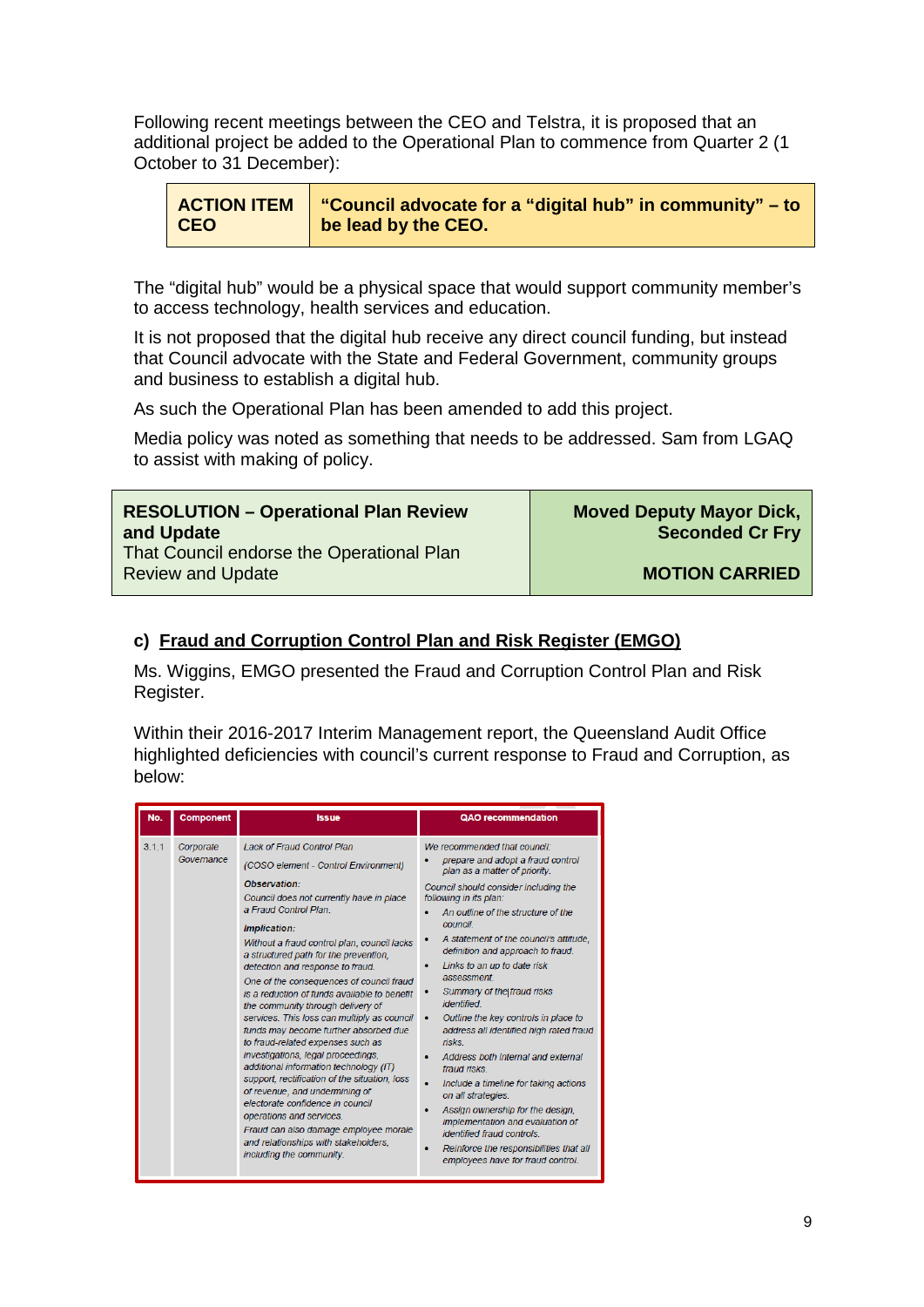These deficiencies are placing council at Financial and reputation risk.

In order to resolve these deficiencies a Fraud and Corruption Control Plan has been developed.

The Fraud and Corruption Control Plan is a standard council document that details:

- Examples of Fraud and Corruption
- The responsibilities for Councillors and employees in regard to:
	- **EXECUTE:** ethical conduct
	- **•** reporting of fraud and corruption
	- **•** responding to fraud and corruption
- Fraud Risk Assessment
- The investigation process
- The protections offered to employees when reporting Fraud
- The Action Plan and deliverables Council

These documents provide a framework for Council's response to fraud over the coming months. It is essential that the Plan and Register receive the full support of the Council and Executive in order to lead by example and promote an ethical culture within council

| <b>RESOLUTION - Fraud and Corruption Control</b>                                       | <b>Moved Deputy Mayor Dick,</b> |
|----------------------------------------------------------------------------------------|---------------------------------|
| <b>Plan and Risk Register</b>                                                          | <b>Seconded Cr Fry</b>          |
| That Council endorse the Fraud and Corruption<br><b>Control Plan and Risk Register</b> | <b>MOTION CARRIED</b>           |

# **d) Travel and Accommodation Policy (EMGO)**

Ms. Wiggins, EMGO presented the Travel and Accommodation Policy.

Currently Council does not have a clear process for the request or Authorisation of Travel and Accommodation requests. This has been identified as a risk to Council, as noted in the draft Fraud Risk Register:

| <b>But</b> | <b>Risk</b><br><b>Identified</b>                 | <b>Examples of Possible Causes Consequence</b>                                                                                                                                                                                     |                                                                                                                                                                                                                                                 | Likelihood | Conseguence | Residual<br><b>Rick</b><br>Rating | <b>Existing Risk Treatment</b>                                            | <b>Control</b><br><b>Elfectiveness</b> | Is risk rating<br>acceptable? | <b>Proposed Additional Controls</b><br>[Actions required to be taken]                                                                                                                                                                        | <b>Target Risk Target Risk</b><br>Rating- | Rating-<br>Likelihood Consequence | Target<br>Rating -<br><b>Overall</b> |
|------------|--------------------------------------------------|------------------------------------------------------------------------------------------------------------------------------------------------------------------------------------------------------------------------------------|-------------------------------------------------------------------------------------------------------------------------------------------------------------------------------------------------------------------------------------------------|------------|-------------|-----------------------------------|---------------------------------------------------------------------------|----------------------------------------|-------------------------------|----------------------------------------------------------------------------------------------------------------------------------------------------------------------------------------------------------------------------------------------|-------------------------------------------|-----------------------------------|--------------------------------------|
|            | <b>Obtaining a</b><br>FRD004improper<br>benefit. | <b>Supplier Favouritism</b><br>- People acting<br>inappropriately<br>Failure to declare or<br>decline gifts and incentives<br>- Obtaining benefit by deceit<br>- Inadequate internal<br>controls<br>Misuse of powers and<br>duties | - Influence over decision-<br>making<br>Reputational Risk<br>- Financial Impact<br>- Prosecution risk<br><b>Efficiency and</b><br>productivity loss<br>- Failure to deliver<br>services or projects<br>Poor Customer Service<br>Corrupt conduct | Possible   | Minor       | Moderate<br>Risk                  | Fraud Policy<br>- Fraud and Corruption Control Plan<br>Procurement Policy | $3 - Fair$                             | No                            | - Public Interest Disclosure Policy<br>- Travel and Accommodation Policy<br>- Councillor Remuneration.<br>Expenses Reimbursement and<br>Resources Policy<br>- Guideline: Managing Conflicts of<br>Interest & Material personal<br>linterests | Possible                                  | Moderate                          | ligh Risk                            |

To improve compliance and to mitigate this risk Council requires a Travel and Accommodation Policy. The Policy aims ensure consistency, accountability, transparency and efficiency in the payment of travel and related expenses. The policy will ensure Council meets auditing obligations as well our obligations as detailed in the "Fraud and Corruption Control Plan".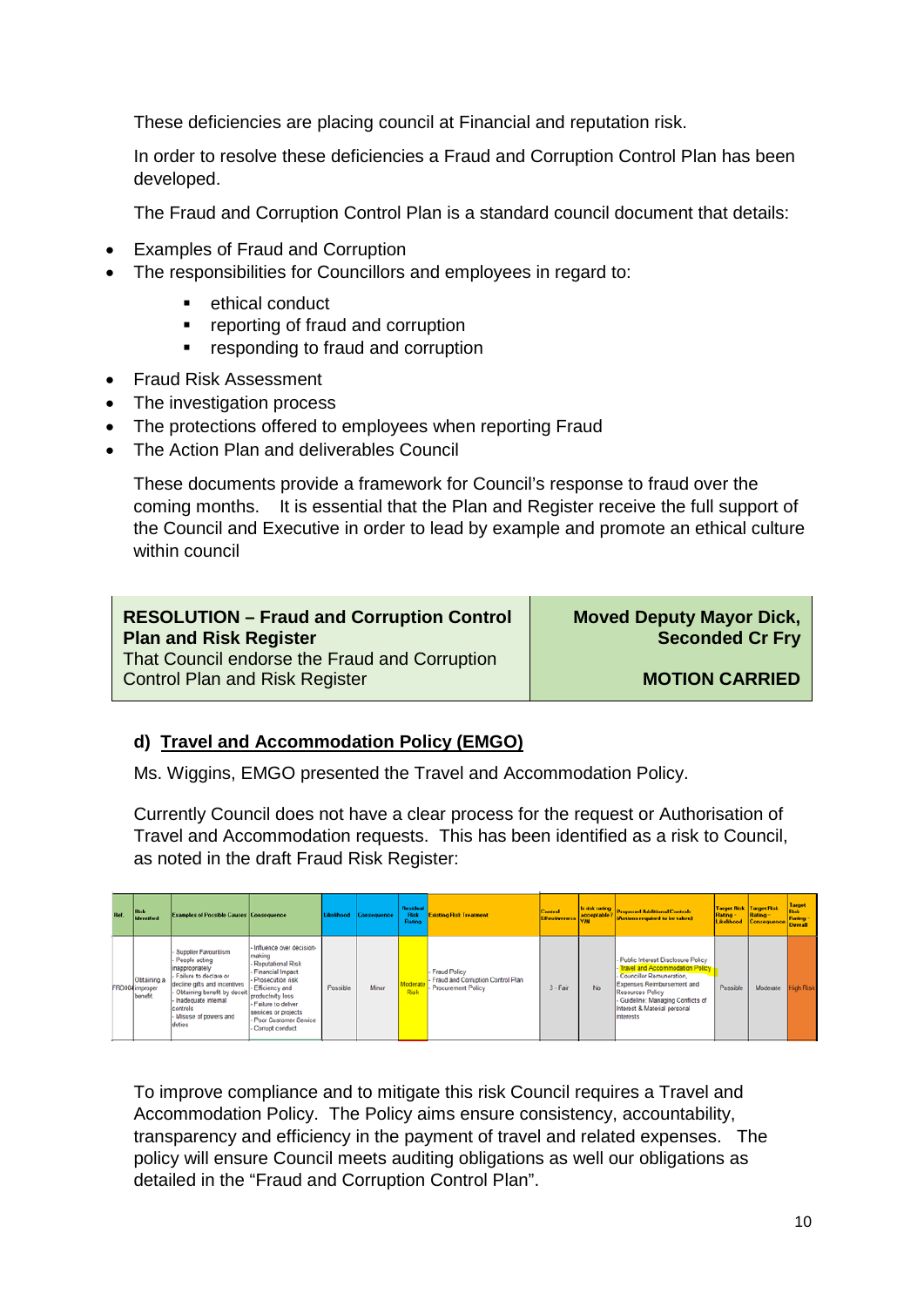In addition to improving compliance, the policy aims to improve the efficiency of processing request by finance staff to ensure that employees and Councillors receive travel and Accommodation allowances prior to travel and prevent mistakes in bookings occurring.

Once approved the Travel and Accommodation request form will be updated to reflect the new policy.

# **The key items in the policy are:**

- Accommodation and travel allowance requests must be submitted **two full working days** prior to travel.
- **Levels of approval** are:
	- For an **employee** Be approved by the employee's departmental line manager, departmental Executive Manager and CEO
	- For a **Line Manager** Be approved by the departmental Executive Manager and CEO
	- For an **Executive Manager** Be approved by the CEO
	- For a **Councillor**, Mayor or Deputy Mayor be approved by the CEO
	- For the **CEO** be approved by the Mayor or Deputy Mayor
- Where possible, **travel should occur as close as possible within normal working hours**.
- The **minimum accommodation** standards are:
	- A sole occupancy room with own bathroom facilities (shared rooms and shared bathroom facilities should only be allocated if agreeable by the employee or Councillor)
	- 3 star accommodation standard
- Requests for **additional rooms** to accommodate family members can be booked through the accommodation booking process but the gap in costs must be paid by the employee or Councillor
- **Vehicles must be to a good standard** before they are driven, unless they are being driven to attend repairs.
- **Location:**

Travel, Accommodation and Travel Allowance requests for work purposes can only be authorised under the following circumstances:

- **Councillors, Deputy Mayor and Mayor** If the 'work purpose' physically occurs outside of the Kowanyama Local Government Area and it would not be appropriate to attend via videoconference or teleconference.
- **Kowanyama based employees** If the 'work purpose' physically occurs outside of the Kowanyama Local Government Area and it would not be appropriate to attend via videoconference or teleconference.
- **Cairns based employees** if the 'work purpose' physically occurs outside of Cairns Local Government Area and it would not be appropriate to attend via videoconference or teleconference.

**Example: a Cairns based employee could not receive Travel Reimbursement to attend a meeting within the Cairns Local Government Area**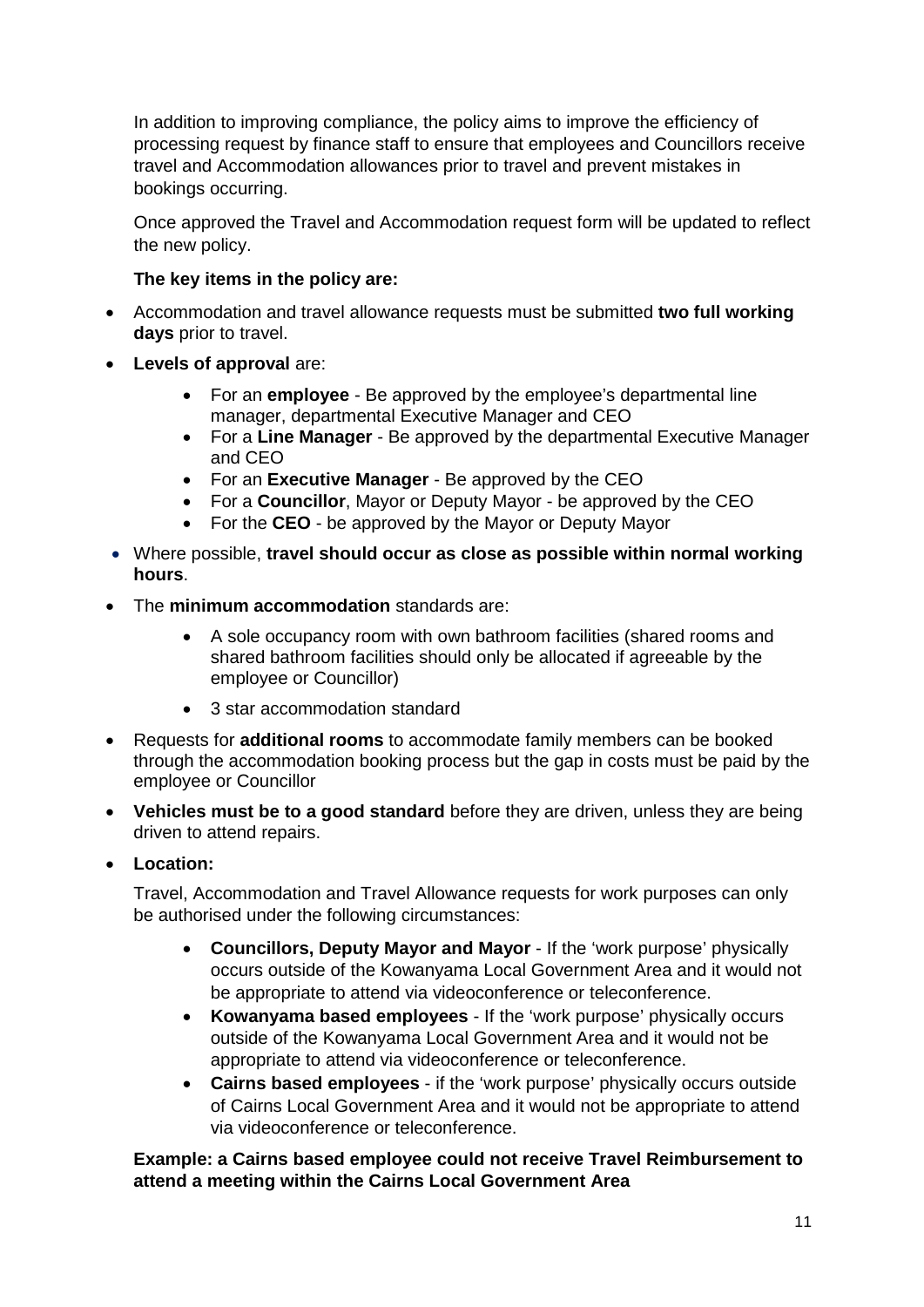# **Closed Business**

| <b>RESOLUTION - Closed Business</b>                                                                                                             | Moved Mayor Yam,<br><b>Seconded Deputy Mayor Dick</b> |
|-------------------------------------------------------------------------------------------------------------------------------------------------|-------------------------------------------------------|
| <b>Move into Closed Business 1:05pm</b>                                                                                                         |                                                       |
| That in accordance with s275 of the Local<br>Government Regulation 2012 it is resolved for the<br>meeting to go into closed session to discuss: |                                                       |
| <b>Childcare Centre</b><br><b>Aged Care Update</b><br><b>Bad Debt Write Offs</b>                                                                |                                                       |
|                                                                                                                                                 | <b>MOTION CARRIED</b>                                 |

| <b>RESOLUTION - Bad Debt Write Off - Euraba</b> | Moved Cr Fry,<br><b>Seconded Mayor Yam</b> |
|-------------------------------------------------|--------------------------------------------|
| The Council resolve to write off Euraba's debt. |                                            |
|                                                 | <b>MOTION CARRIED</b>                      |

| <b>RESOLUTION - Bad Debt Write Off - Thomas</b><br><b>Hudson</b> | <b>Moved Mayor Yam,</b><br><b>Seconded Deputy Mayor</b> |
|------------------------------------------------------------------|---------------------------------------------------------|
| The Council resolve to write off Thomas Hudson's<br>debt.        |                                                         |
|                                                                  | <b>MOTION CARRIED</b>                                   |